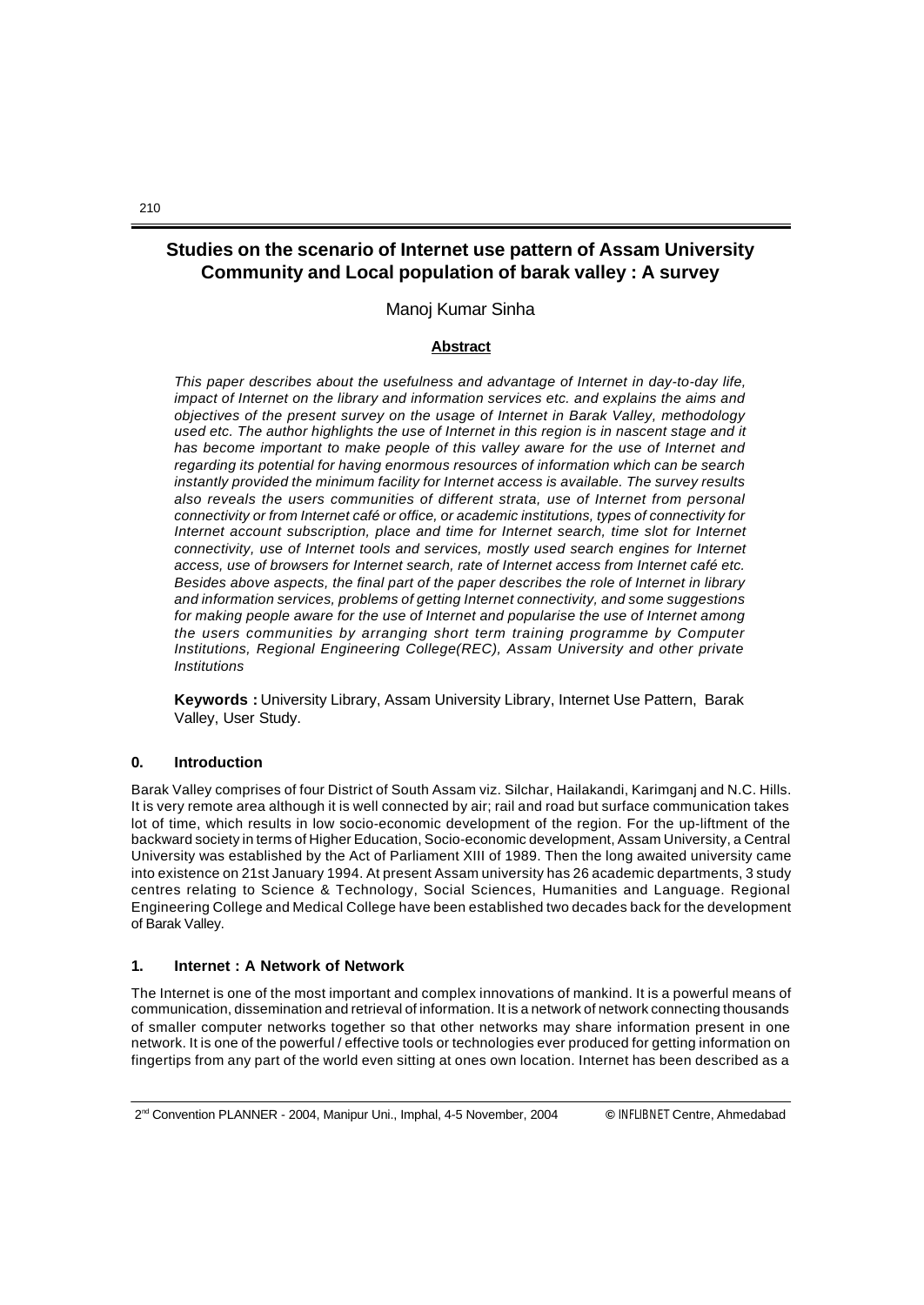system for allowing computers to communicate with each other. It is used by millions of people throughout the world for communication, business, research, recreation and browse information for higher studies.

There are various national, international / global networks systems, more than 40,000, readily accessible through the Internet. As network bandwidths increases it will become common to have video and animation over networks, thereby challenging the conventional analog media such as cable TV and videotapes. Now the facility of Internet has been increasingly used for educational course delivery.

#### **1.1 Internet Scenario in India**

In India also the use of Internet has been increasing since 1994 to present date. The National Association of Software and Services Company (NASSCOM) conducted a survey in June – July 2000 in 68 cities that constitutes the 92 percent of the total Internet users in India. According to NASSCOM's survey, 36 percent of the world's population access Internet today. In India, the Internet markets grew steadily in terms of subscribers, with the number of active subscribers projected to touch 1.5 million figures in March 2002. This represents an increase of 30 percent over 1.1 million figure in March 2001. In fact nearly 85 % PC owning households already have net connections. The same is true of business establishments with Internet penetration reaching nearly 40 per cent. There is still pending demand of Internet connections. It is expected that with the improvement in bandwidth, it is likely to grow 2.3 million users by December 2003.

#### **1.2 Internet Services**

The services available on Internet has been increasing day to day, which become channel for communication where text, sound and graphics are easily available. Library and information professionals cannot afford to miss the opportunity for acquiring the knowledge of handling Internet for their library users. Library users are now demanding the E-mail/Internet services which forces the professionals to learn more about the Internet services and tools so that better services can be provided to their clientele.

Internet is a storehouse of information, which is not organised properly for easy retrieval. Any person for getting instant and new information, recreation, educational purposes, research and development, business, health care etc can use it. This is possible through the followings major tools and services available on Internet for communication and searching of databases or desired information – electronic mail, Telnet, File Transfer Protocol (FTP), Bulletin Boards System (BBS) and World Wide Web (WWW) etc.

### **1.3 Need of Internet for University / Institutional Libraries**

The Internet offers a wealth of information to the users. It is a sources of up-to-date information and assistance related to education - technical education, higher education, research in science & technology, social sciences and humanities, advances in medical sciences, engineering biotechnology, agriculture management and computer sciences.

Communication is another critical use that makes the Internet invaluable as a source. Many organisations also set up an "INTRANET" - this is the network used in the Internet to communicate and share Information across the organisation. In Universities or institution of higher learning, INTRANET can be useful for instant communication among the faculty member, research scholars, students, teachers, academician and administrator within the campus.Several commercial on-line services are available which provide connections to members who pay a monthly connect-time fee. Compu Serve America, On-Line, Prodigy, Genie, e-world and several others provide a tremendous range of information and services, including on-line conferencing, electronic mail, transfer program downloading, current weather, access to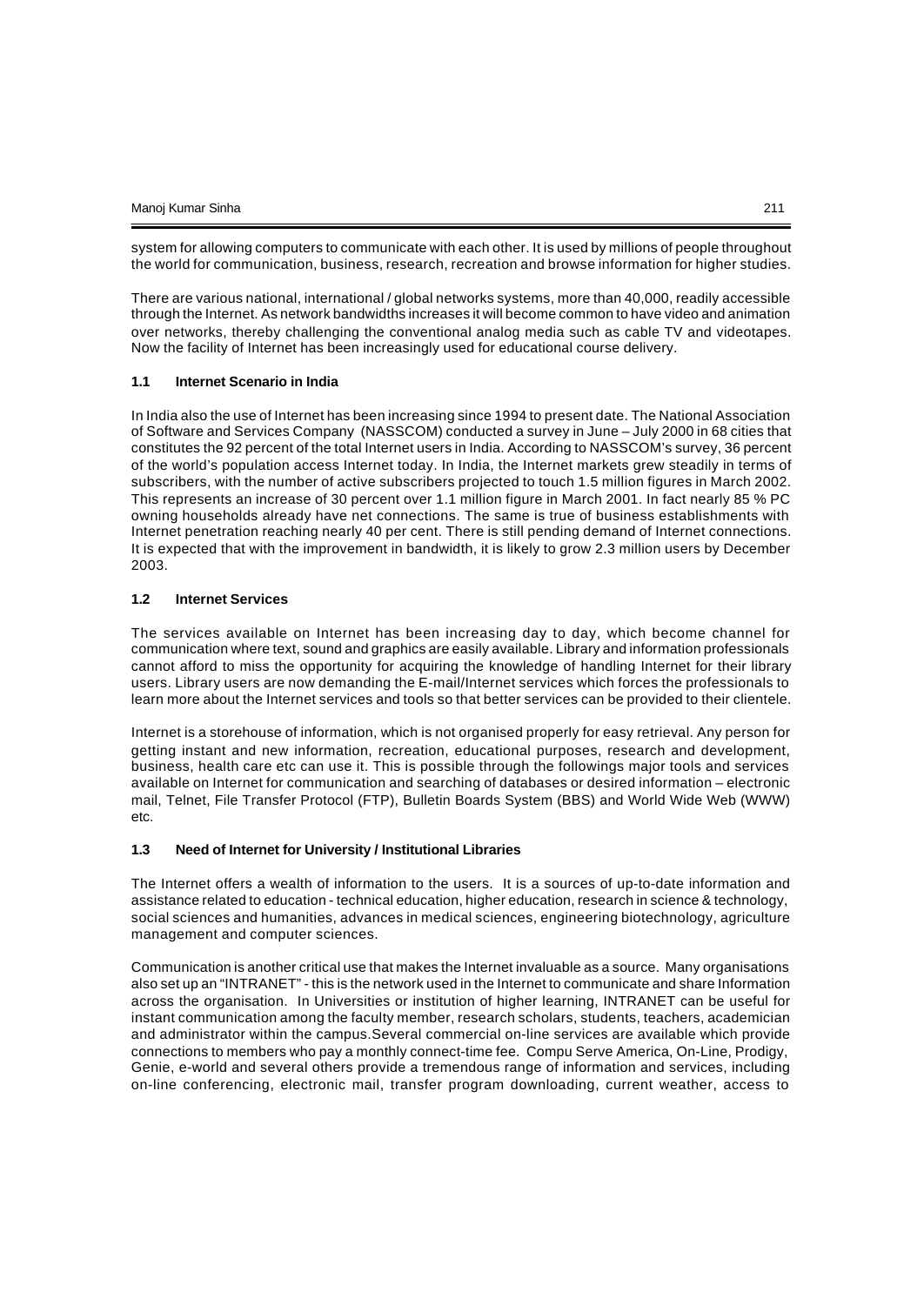encyclopedias and other reference works and electronic forum for specific user groups such as expert group on particular area, organising teleconference / seminar etc.

As listed by P.K. Suresh Kumar (2000) followings are some factors that led for the emergence of Internet in a university library system:

- $\mathscr{E}$  Resource and Information Sharing
- $\mathscr{L}$  Reduction in the cost of computers and other electronic gadgets;
- $\mathbb Z$  Huge volume of information with lesser cost;
- $\mathscr{L}$  Increase in publication cost leads books and journals costlier;
- $\mathscr{L}$  Decrease in budget allocation for subscription of foreign journals and books;
- $\mathscr{E}$  Saving of precious time in communication;
- $\approx$  National and International library network connected to Internet making the searches faster;
- $\mathscr{L}$  Avoid duplication of holdings of foreign journals;
- $\mathscr{L}$  Provision of subscription of e-journals under consortia approach;
- $\mathscr{L}$  Powerful tool of communication across the world making world borderless;
- $\approx$  As a reference tool; and
- $\mathscr{L}$  Provide same information to a number of users simultaneously over Internet connected in campus or local area network.

### **2. University Community and Local Population of Barak Valley**

### **2.1 Title of the Present Study**

The title of the present study is "Scenario of Internet Use Pattern of the University Community and Local Population of Barak Valley". The present investigation has been carried out with an objective to know that how far the university community of Barak Valley are aware of the usage of new communication tool, the Internet and its application in the day to day life of academicians this region.

### **2.2 Objective of the Study**

The present investigation has been carried out with the following objectives:

- $\mathscr Z$  To know about the awareness of Computer and Internet literacy among the university community of Barak Valley;
- $\mathscr{E}$  To find out Accounts used for Internet Access:
- $\approx$  To examine the choice of place for Internet use and the preferred time slot for Internet /email searches;
- $\mathscr{\mathscr{E}}$  To identify the preference of e-mail services used by the respondents;
- $\mathscr{C}$  To know about the popularity of Internet Service Providers;
- $\approx$  To find out time slot for Internet connectivity and use of search engines for Internet Access / e-mail services;
- $\approx$  To examine the use of Operating System Platform and Browser for e-mail/Internet searches;
- $\mathscr{L}$  To ascertain about the maximum use of Internet tools/ services;
- $\mathscr{L}$  To know about the rate of e-mail services/ Internet access per week;
- $\approx$  To identify the characteristics of population such as professional status and organisational affiliation of the Internet users;
- $\epsilon$  To identify the purposes of using Internet;
- $\mathscr{\mathscr{E}}$  To find out the specifications such as type of account, service providers, type of connectivity, time slot etc. availed by the Internet subscribers / users;
- $\mathscr{L}$  To ascertain the use of the various services of the Internet;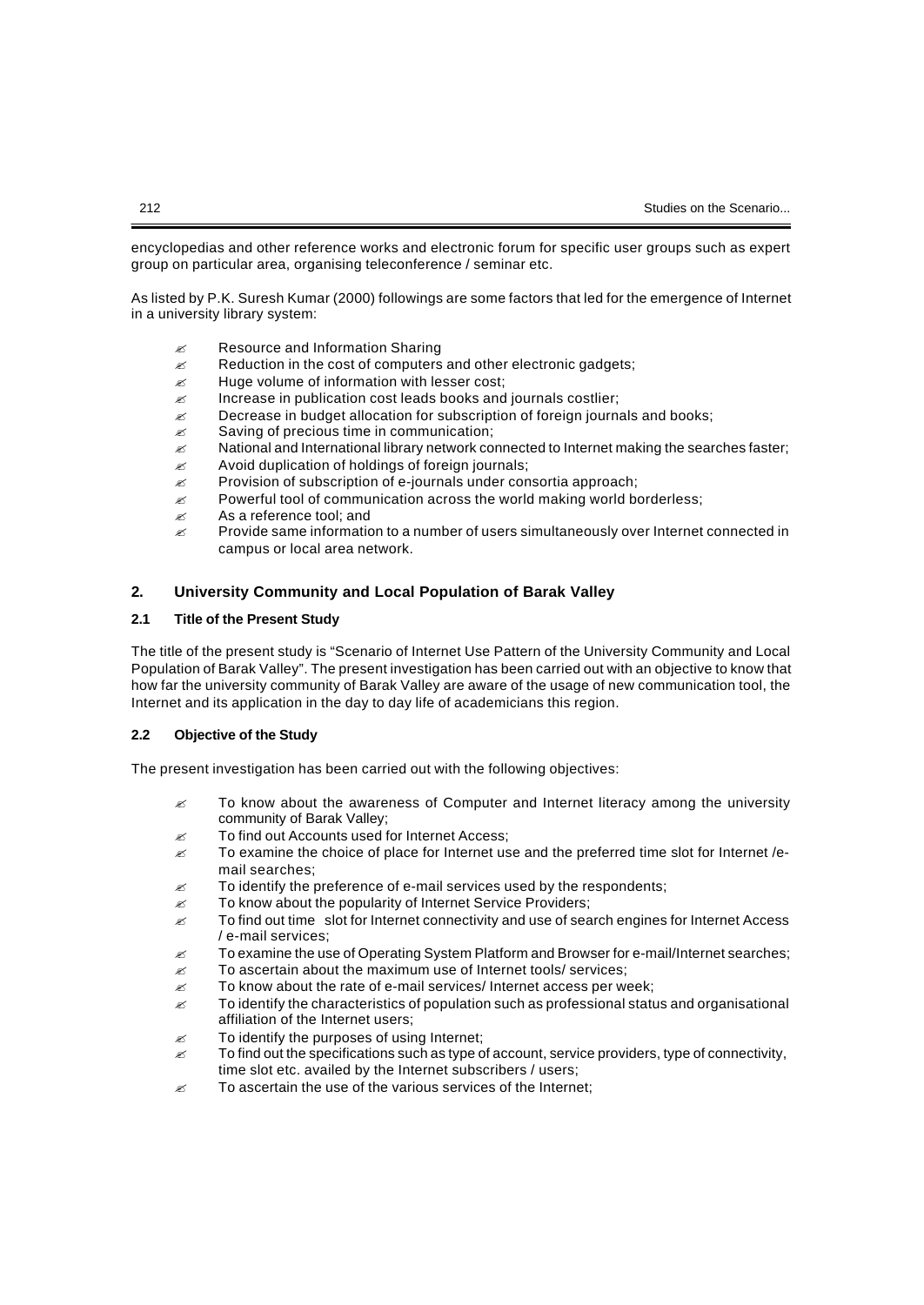- $\mathscr{L}$  To find out frequency and search engines for Internet surfing;
- $\mathbb{Z}$  To find out problems encountered by the users in surfing Internet;
- $\epsilon$  To suggest the ways and means for popularizing the optimum use of Internet services; and
- $\mathscr Z$  To find out the impact of Internet on the libraries and to understand the future role of library professionals.

### **2.2 Methodology**

Survey method has been applied for the present investigation, which has been carried out by administrating questionnaire to the respondents, and the responded questionnaire was analysed for data interpretation and conclusion. Following research tools have been employed in the survey to collect data

- $\mathscr{\mathscr{E}}$  Questionnaire
- $\ll$  Interview and
- $\mathscr{\mathscr{A}}$  Observation

During 1999 the facility of Internet was introduced in Silchar town by department of telecommunication through VSNL and NICNET.It was in very initial stage. The academic institutions located in this area like Assam University, Regional Engineering College, Medical College has started subscribing and using Internet. Other than that individual users have now started subscribing Internet connectivity through VSNL and businessman and students are approaching Internet Cafe whose numbers have been increasing day by day seeing the popularity of Internet for its immense potentials for communication and e-commerce etc.

#### **2.2.1 Sample for Survey**

For preliminary investigation it was decided to carry out a survey of 200 Internet users. The potential users either surf or access Internet either at libraries of academic institutions, at home at offices or at Internet cafe for e-mail services, chatting and e-commerce etc. The selected respondents have been identified / drawn from academic community such as teachers, research scholars, students, library and information professionals, and senior executives.

The selected respondents have been given pre-structured questionnaire irrespective of their status. And they were requested to fill up the questionnaire and send back to the investigator. Follow up persuasion has to be made to get the filled up questionnaire back. All the respondents have been interviewed regarding the use of Internet and author himself observed them while accessing the Internet facility at Assam University library.

#### **2.2.2 Background of Study**

The present survey was conducted during last part of June 1999 to July 2000. At that time, Internet subscribers including institutional, personal and Internet /Cyber Café were very few in number. People are very much curious about the new technologies of instant communication. It become popular due to email service, which is, used maximum by the users. Therefore in order to know about the awareness and usage of Internet, the present study was carried out.

#### **2.2.3 Characteristics of Internet Users/Subscribers**

In the present study mainly faculty members, senior administrative executive, library and information professionals, research scholars and students of Assam University, Regional Engineering College, Medical College and few users from business organisations have been selected as a sample of study.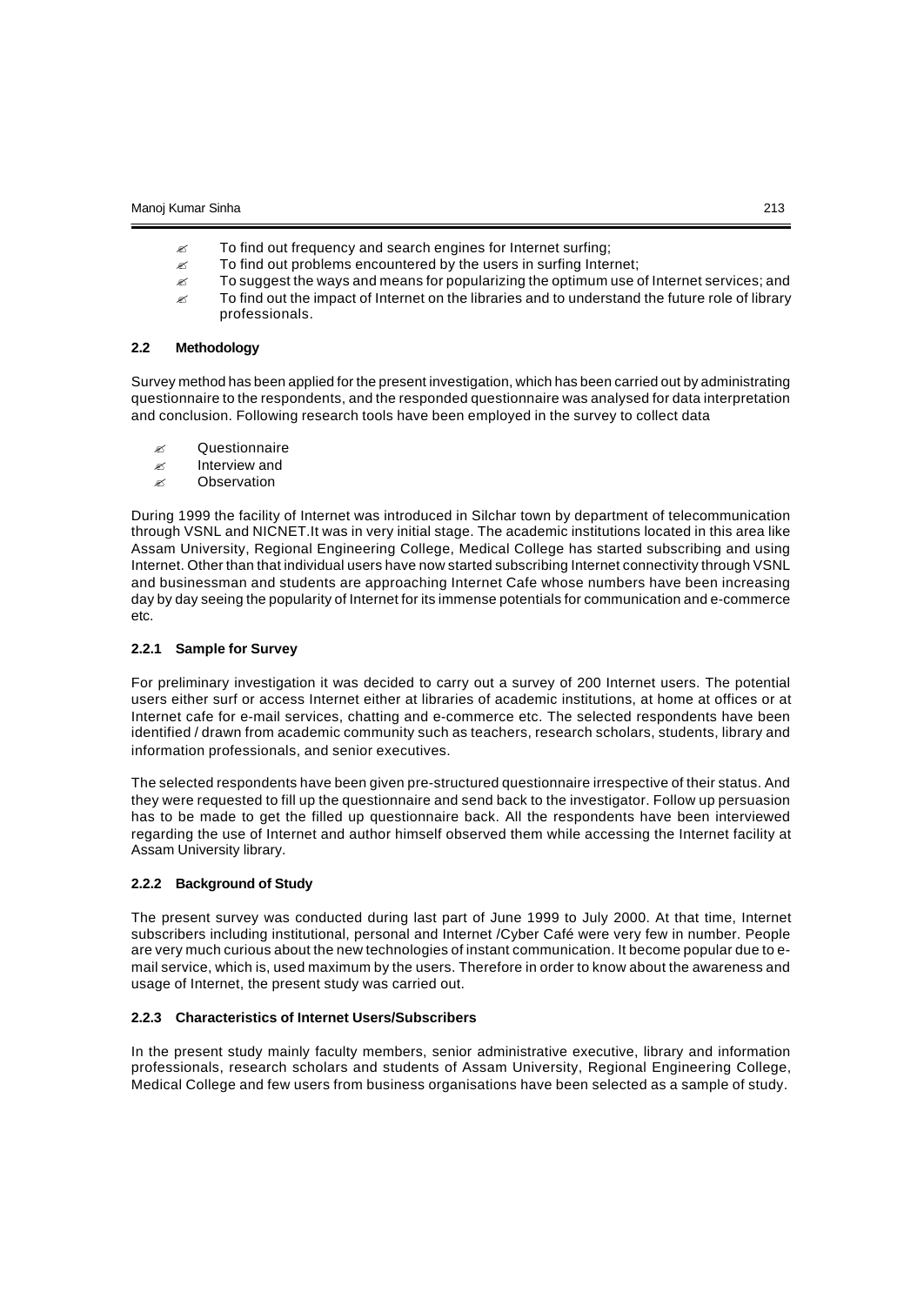The faculty members and library professionals constitute the major proportion of Internet users followed Cyber café and business organisations (25 % each), research scholars and students (12.5%) and senior administrative executive represent only 7.5%.

### **2.2.4 Delimitation of Present Study**

The present study was delimited to mainly small academic community of Silchar. Since the study was conducted on small population during 1999-2000 and during that period Internet was introduced in Silchar. Since than gradually the awareness and usage of Internet has been increasing day by day among the elite / academic community, and businessman of the society on account of being its potentials for vast instant communication which connects this remote area from the rest of the world.

### **3. Data Analysis, Interpretation and Discussion**

The present preliminary study was carried out to ascertain the general awareness of usage of Internet among the Assam university community. For that purpose the structured questionnaire that, has been designed by the author himself, was administered to the selected population (sample of study) and filled up questionnaires were taken back from the respondents. The data were analysed and tabulated (Chart and Tables 1-23)

#### **Background Characteristics of the Respondents**

 $\mathscr{L}$  No. of Questionnaire distributed and returned from the respondents

Chart and Tables -1 reveals that out of 200 respondents, only 120 (60 %) respondents have responded, it may be due to ignorance or lack of awareness of computer / Internet use.

 $\mathscr{\mathscr{L}}$  Classification of Respondents on the basis of Awareness of e-mail/ Internet facilities

The Chart and Tables –2 shows that out of 120 respondents who have returned questionnaire back, only 80 (66.66%) respondents have knowledge of using computer and Internet facilities.

 $\mathscr{L}$  Classification of Respondents on the basis of Age Group

Chart and Tables –3 reveals the classification of respondents on the basis of age group. Out of 80 respondents, 27.5 % respondents are in between 31-40 years age group, which is maximum and followed by 22.5% (21-30 years), 20% (10-20 years and 41-50 years each group). Only 5% respondents each falls in between the age group of 51-60 and 61-70 years which is minimum

 $\mathscr{L}$  Classification of Respondents on the basis of Sex

Chart and Tables - 4 shows that out of 80 respondents, 70% respondents are male and remaining 30% belongs to female group

**<u>
</u>
Z**Classification of Respondents on the Basis of Educational Background

Survey result reveals that educational background of the respondents residing in Silchar is a major factor for accessing Internet. Result as shown in Chart and Tables –5 clearly indicates that out of 80 respondents, maximum 50% respondents are Ph.D. degree holders, followed by Post- Graduate (25%),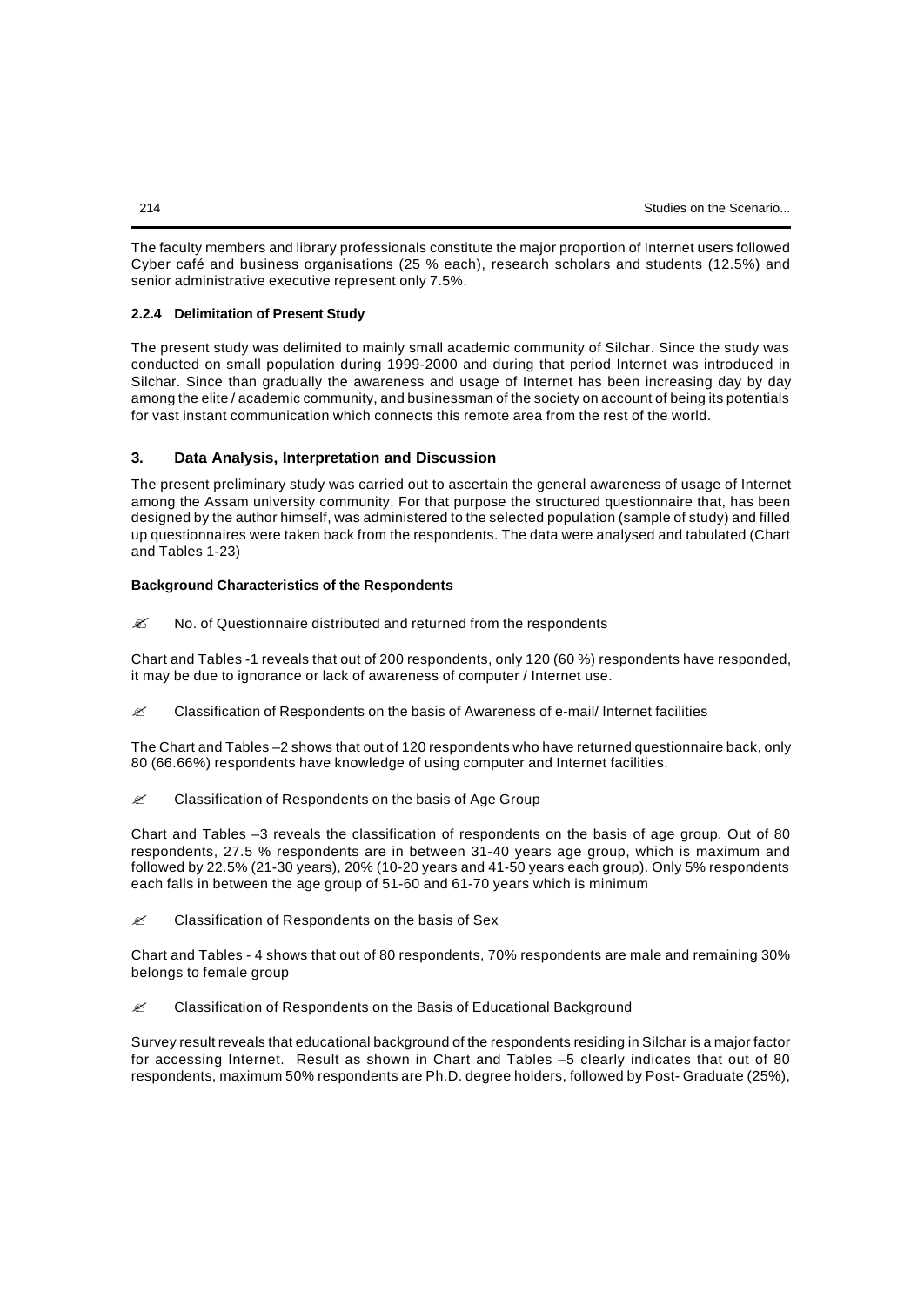Technical / Professionals (12.5%), Graduate (7.5%) and minimum Under -Graduate (5%). One of the important finding is that awareness of Internet has been found maximum in academic community having higher degree and gradually decreases as per their qualification.

 $\mathscr{L}$  Classification of Respondents on the basis of Occupation

The survey finding as depicted in Chart and Tables –6 reveals that out of 80 respondents, 70 % respondents belong to University faculty or community / Govt. service followed by student community (12.5%), Businessman (10%) and minimum 7.5 % who are in private service. Therefore it is concluded that Internet usage is popular among elite group with high income. Thus Internet usage and awareness may be linked with the occupation of the respondents.

 $\mathscr{L}$  Classification of Respondents by Income Group

Income group is a variable dependent, which may also affect the result. The survey result as indicated in Chart and Tables –7 shows that out of 80 respondents, 32.5 % respondents are in income group between10, 001 to 15, 000, followed by 20% who falls between 20,000 and above, 17.5 % in between 5001-10,000 and remaining 15 % each falls below 5000 and 15,000- and above.

**EX** Classification of Respondents on the basis of Computer Literacy

Computer Literacy is one of the important factors for the present study. Chart and Tables -8 reveals that out of 80 respondents, only 20% respondents are expert in using computer, 35.5 % respondents are novice and remaining 45. 5 % are having intermediate knowledge of using computer for accessing Internet based services.

 $\mathscr{L}$  Classification of Respondents on the basis of Internet Literacy

The survey result as shown in Chart and Tables -9 reveals that only 20% respondents are expert in Internet literacy and 40 % each are novice and intermediate knowledge of Internet use. The survey result indicates that most of the respondents are in initial stage of Internet learning.

 $\mathscr{L}$  Knowledge/ Information of Internet Facility

Internet is very recent in India. The facility of Internet has started in India few years back. Particularly in North Eastern Region it has been started during the year 1999-2000 and becoming very popular. Here Internet connectivity has been provided by the Department of Telecommunication through VSNL, which is taken over by now BSNL.

As per the findings as shown in Chart and Tables -10, it has been found that out of 80 respondents, 55 % respondents came across the term Internet and started using Internet facility available in the university or café during 1999-2000 which is followed by 22.5 % during 1996-98, 12 % and 10 % who have came across the facility of Internet during 1990-92 and 1993-95 respectively. From the result it is clear that the maximum number of respondents have heard the term Internet during 1999-2000 and maximum use of Internet facility has been started from 1999 onwards.

 $≤$  Accounts used for Internet Access

Internet services are provided by the Internet Service Providers, which are either VSNL via Dept of Telecommunication or BSNL, NICNET or through private Internet Service Providers (ISPs). Particularly in Silchar, the services of Internet are being provided by the Department of Telecommunication through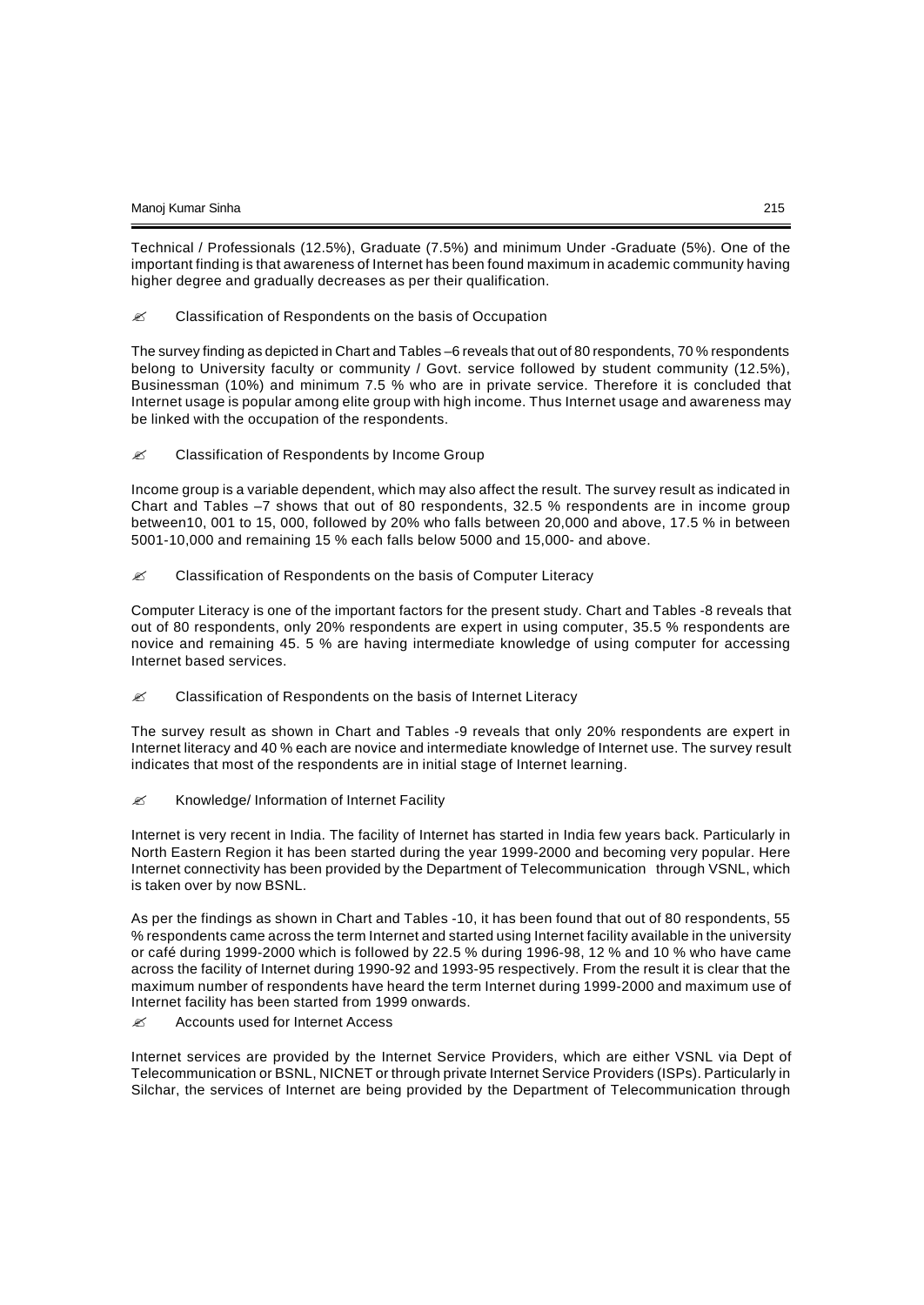VSNL (now BSNL) and NICNET, which offer two types of Internet accounts viz., Shell Account and TCP/IP Account. Shell Account is used for transmission of text (e-mail / data transmission without graphics) and TCP/IP Account is being used for all types of data transmission including graphics.

Most of the Internet users prefer to use TCP/IP Account for Internet access, which may be due to the facility of access graphics along with text. In present study, out of 80 respondents, maximum number respondents (70 %) have been using TCP/IP Account, which is followed by Shell account users (22.5 %). The remaining 7.5 % respondents have shown their inability to respond this question that may be accessing Internet facility through Internet café (Chart and Tables -11)

### ? Place of Internet Access

VSNL (now BSNL) and NIC are two important Internet service Providers (ISPs) available in this region. The survey result as shown in Chart and Tables -12, it has been observed that out of 80 respondents, Table -12 shows the preferred place of Internet access by the respondents. Out of 80 respondents 25% each used to access Internet from office and cyber cafe followed by home (22.5%) and academic institutions (20%). Only few users (7.5%) access Internet from their friends' house.

Now e-commerce is becoming popular among the commercial organisation. In Silchar city Internet café are being set up in the different parts of the city to provide Internet facility to the people on payment basis. By and large Internet is being also used in educational institutions where Internet is considered as an invaluable source of current information for teaching, learning and research. Therefore it has much potential to explore knowledge resources available over Internet for academic, research & development and other purposes.

#### $≤$  Preferred Time for Accessing Internet

The respondents as per their convenience are accessing Internet. The preferred time of Internet access has been presented in Chart and Tables –13 which reveals that maximum number of respondents (27.5%) surf Internet during night which is followed by evening (22.5%), afternoon (20 %), late night (17.5%) and minimum 12.5 % access Internet during morning hours. Therefore night is suitable for maximum number of the respondents it may be due the fact that users may get connectivity easily during night of late night hours. Institutional and official users generally prefer to access Internet during morning and afternoon.

#### $\mathscr{L}$  Preference of Search Engine /Internet Service Providers for e-mail Service

The survey result as shown in Chart and Tables –14 reveals that Yahoo Mail is most popular e-mail service and preferred by maximum numbers (45 %) of respondents which is followed by Hotmail and Rediff Mail Service (15 % each), VSNL (now BSNL) through Dept of Telecommunication (10%). Only 5% respondents each are using e-mail service provided by NICNET and Satyam Online and very few respondents 2.5 % are using the facility of e-mail services provided by Indiatimes.com and Zeenext.com.

### ? Internet Service Providers

In Silchar there are only three Internet Service providers viz., VSNL (now BSNL) through Department of Telecommunication, and NICNET. Department of telecommunication, Govt. of India provides Internet/ email facilities through ERNET (Education and Research Network), and VSNL (now BSNL) and National Informatics Centre (NIC) through RENNIC and provides access to Internet.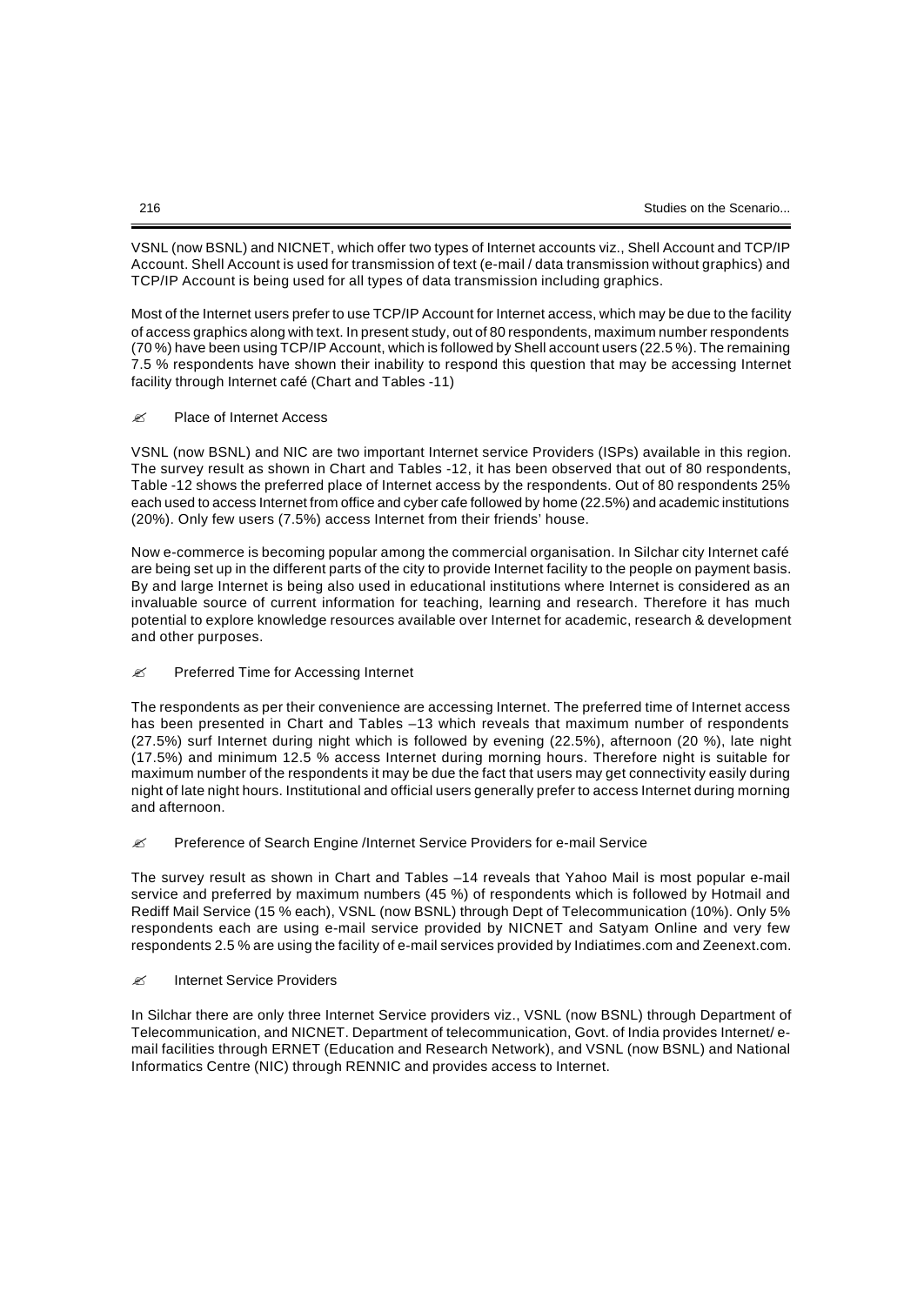VSNL Internet Connectivity is available not only to Government, educational and research institutions; rather it is also to individuals and commercial agencies whereas NIC provides Internet connectivity to Govt. departments, academic institutions and public sector enterprises. ERNET restricts its connection to educational and research institutions in the country. It is to be noted that some of the institutions have connections of more than one ISP.

VSNL started providing Internet connectivity through DOT in 1999 and now Internet connection has increased to more than 1000 connections. In Silchar two educational institutions have Internet connectivity of VSNL (now BSNL) and NICNET. The survey result as shown in Chart and Tables –15 shows that VSNL or BSNL is the major Internet Service Provider having 87.5 % subscribers (70 subscribers) whereas 12.5 % (10 subscribers) subscribers are connected through NICNET. Assam University and REC libraries are connected to NICNET also for e-mail service since 1998. The limited numbers of NICNET connection may be due to its policy for popularising e-mail service only to the Governmental organisations. On account of the limited bandwidth / speed available with RENNIC, a full-fledged Internet service / operation is not be possible. The other ISPs like Satyam On-line, Rediff.Com have not yet provided Internet connectivity to this remote area of South Assam. VSNL (now BSNL) has provided Dial-up connectivity to the Internet subscribers.

#### $\mathscr{L}$  Time Slot for Internet Connectivity

The VSNL provides Internet connectivity for 100 hours, 250 hours, 500hours and 1000 hours for which subscribers have to opt for time slot as per their convenience and requirement. The subscription is either till the expiry of prescribed hours or for one year, whichever is earlier. The annual subscription charges vary according to time slot. In the present study there are two types of respondents, one who are subscribing Internet connectivity and other Internet users either access Internet at office, academic institutions and cyber café.

The individual subscribers who have taken Internet connectivity has been shown in Chart and Tables – 16 which shows that out of 80 respondents, only 48 (60 %) respondents have subscribed Internet connectivity at their home, office, or organisations and remaining 32 (40 %) respondents access Internet from Internet or Cyber Café available in Barak Valley especially in Silchar city. Cyber café might have taken time slot for more than 1000 hours or for more hours. The respondents who have accessed Internet from Cyber Café mainly belong to Assam University, Regional Engineering College and Medical College.

Out of 48 (60%) respondents who have their own Internet Connectivity, 27.5 % have taken time slot for 100 hours, followed by 500 hours (20%), 1000 hours (7.5%) and 250 hours (5%). Recently Bharat Sanchar Nigam Limited has taken over the services of Internet and lowered the subscription rate and increased time slot, which will certainly popularise the use of Internet in this region.

#### **EX** Use of Search Engines for Internet Access

The survey result as shown in Chart and Tables –17 clearly indicates the use of search engines by the various categories of respondents while accessing or surfing the Internet. The result shows that 42.5% respondents are using www.yahoo.com followed by www.rediff.com (22.5 %), www.sataymonline.com (12.5 %), www.silchar.com (10%) and remaining search engines are used by only 2.5 % respondents.

### **Ø** Use of Browser for Internet Search

Survey result as shown in Chart and Tables - 18 reveals that out of 80 respondents, 82.5 % are using Internet Explorer browser for Internet Access or search which is followed by Netscape Navigator (17.5 %). It indicates that Internet Explorer is more popular than that of Netscape Navigator.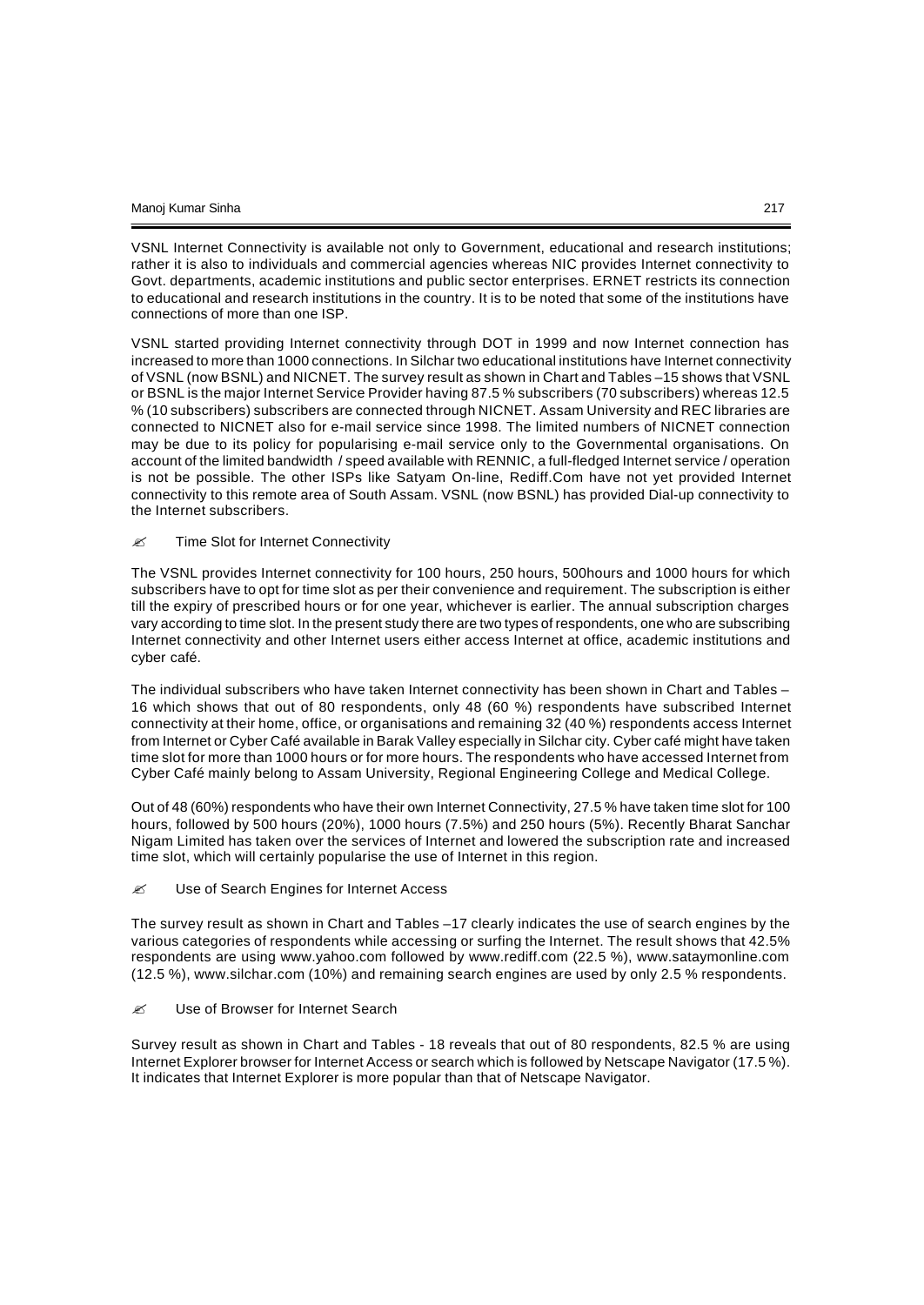### **EX** Use of Operating Systems / Software for Internet Access

Windows, Linux and MS-DOS Operating system are being used for Internet access. Chart and Tables- 19 reveals that out of 40 respondents, 32(80 %) Internet users use Windows 95/98/ platform for Internet access, which were followed by MS-DOS (12.5%) and Linux (7.5%). Any respondents for Internet access at all use UNIX and Windows NT.

### $\mathscr{R}$  Use of Internet Tools / Services

There is a number of Internet tools or services, which are available for users. On the basis of survey results it is clear that e-mail service is very much popular service which is used by Internet users and ranks at first place followed by On-line search, Chat, WWW or Web and remaining services viz., FTP, Gopher, Telnet, Archie, WAIS are not so much popular among the respondents as these tools are used by very few respondents only.

As shown in Chart and Tables –20, out of 80 respondents, e-mail service is used by all (100%) respondents followed by WWW (95 %), on line Search (90%), Chatting (75 %), FTP (25 %), Telnet (15 %), List Serve (12.5 %), Gopher (10%) and Archie (7.5 %).

Use of Internet tools/ services such as E-mail, World Wide Web and Chatting, on- line searching are very much popular among the respondents or Internet users of Barak Valley. Remaining tools / services are least in use for Internet search which may be due to the lack of awareness of other valuable services available over Internet.

 $≤$  Rating of e-mail / Internet search per week

Chart and Tables -21 reveals the average number of Internet / e-mail searches carried out by the respondents in a week. Out of 80 respondents, 35 % users usually access internet / made searches/ send or receive e-mail up to 6-10 times per week while very few users have been making more than 40 searches in a week.

The owner of Internet café used to extend various types of services for their clients which includes browsing, sending / receiving e-mail, down loading of required information, chatting and games and other services. Internet café owner give some concession to those clients who are regular visitor of their café. There is a provision of Annual / Life Membership for Internet users who visit Cyber cafe regularly, access of Internet at concessional rate, provision of individual e-mail address, advance booking for time slot etc. In these days the now the number of Internet café is being increased day by day in comparison to 1999-2000, when survey was carried out.

 $≤$  Charges of Internet Use/ E-mail Service

The academic institution like Assam University, REC, as such no charges is being collected from the faculty and students for Internet access. Internet café charges for Internet access and the rate are not uniform. Chart and Tables -22 shows that in beginning, most of the Internet café are charging Rs.40-60/ hour. Some charges even Rs.70 to 100 for an hour. The Internet access includes any type of Internet service like e-mail, On-line search, chatting etc.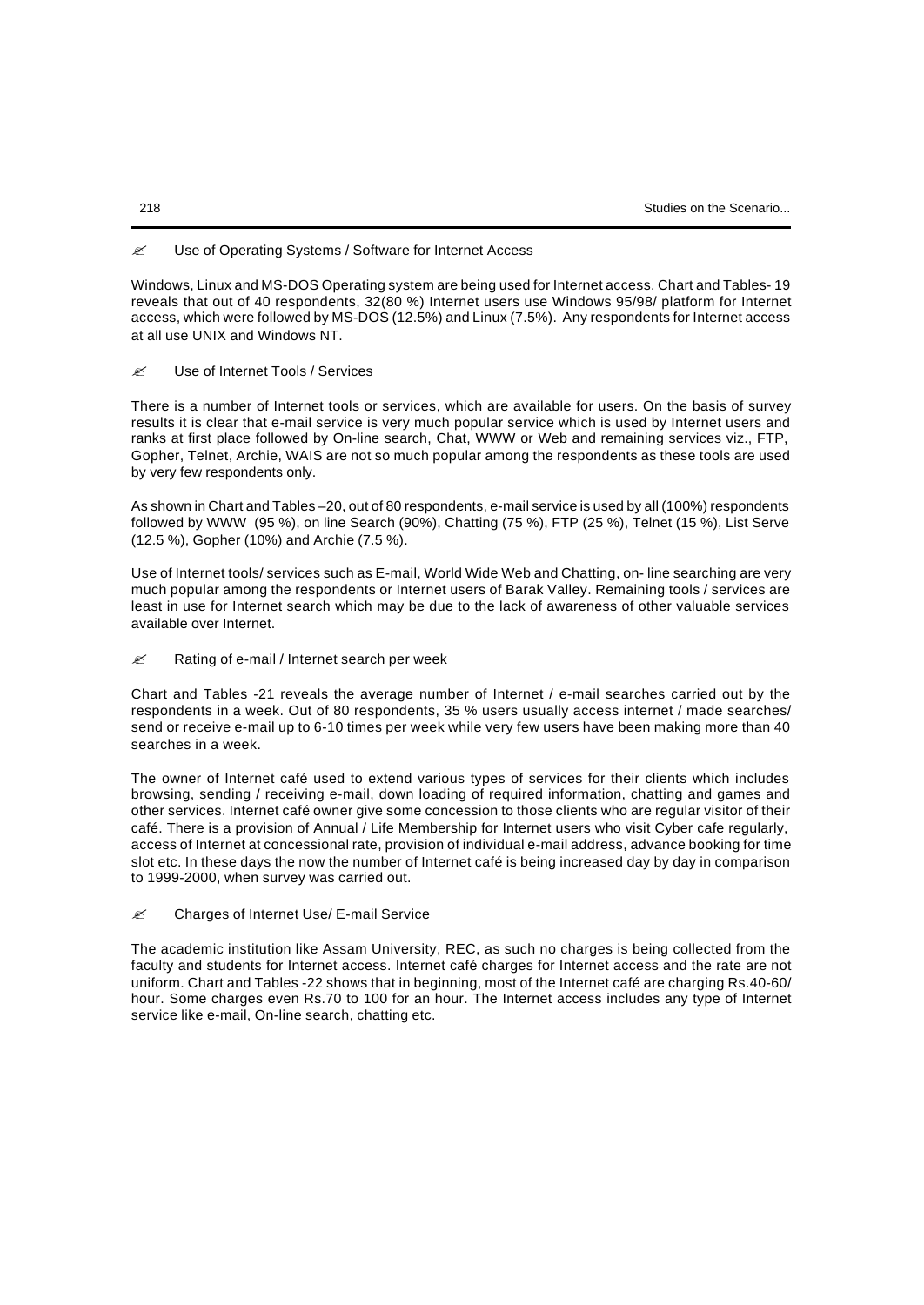#### ? Problems of Internet Access

In Silchar Internet users face a number of problems in using Internet. Chart and Tables -23 shows the extent of problems faced by the Internet users or respondents while accessing Internet. Due to increasing number of Internet use, low bandwidth, most of the subscribers or users have complained for difficulty in getting connectivity while 90 % users complain about low speed. Other problems of inadequacy of ISP, inadequate infra structural facilities, lack of proper training and power failure. Some times it has been observed that line gets disconnected while access Internet. Despite of these problems people of this region are crazy about the use of Internet.

### **4. Important Findings**

Followings are the important findings of the present study:

- $\mathscr A$  Internet facility is new in Barak Valley and the awareness of Internet use has been limited to a particular group of the society. The awareness of Internet use among the university community and the local population of Barak Valley are not at par with the rest part of the country. The finding suggested that the awareness and use of Internet in this locality is still in the nascent stage.
- $\approx$  Faculty members, research scholars, students, library and information professionals constitute the major part of Internet users in Barak Valley. While the senior executives placed at Silchar have less interest in using Internet may be due to lack of computer literacy or busy office schedule.
- $\mathscr Z$  The Businessman and commercial organisations have also started using Internet for ecommerce. It might be due to enormous potential of Internet use for business and corporate sector.
- ? Maximum number of Internet users comes under the age group in between 21 years to 50 years.
- $\epsilon$  Comparatively the female Internet users are less in number. The ratio of male and female Internet users is 70:30.
- $\mathscr{\mathscr{E}}$  Internet usage is popular in elite group or academic group of the society only.
- $\approx$  At the same time Internet is also popular in high-income group of the society.
- $\mathscr{L}$  Only 20 % respondents are expert in computer / Internet use.
- $\mathscr A$  Most of the respondents have come across the term "Internet" and started using it during 1999-2000 onwards. Therefore the users are in novice stage.
- $\approx$  TCP/IP Account is popular and used by 70 % of the population whereas only 22.5% are exclusively using Shell Account and a small group of population (7.5%) are using both TCP/ IP and Shell Account for accessing Internet / E-mail facilities.
- $\approx$  Majority of population (25 % each) access Internet from the office and cyber café, which is followed by academic institutions (20%) and at home (22.5%).
- $\mathscr{L}$  VSNL (BSNL) is the major Internet Service provider in Barak Valley of South Assam while few subscribers are also connected through NICNET/ERNET.
- $\mathscr A$  Maximum numbers of users (45 %) surf Internet during night and late night hours followed by evening (22.5%), afternoon (20%) and morning hours (12.5%). Night hour is suitable for Internet access for academician, executives etc.
- $\epsilon$  E-mail is the most popular Internet Service availed by all the respondents which is followed by World Wide Web or Web or popularly WWW, On-line search of International databases, chatting, FTP, Telnet, List Serve /Discussion forum or List Gopher and Archie are used by very few users.
- $\approx$  Only 32.5 % users carry out up to 10 searches per week over the Internet. In Internet café , the Internet users are accessing Internet more than 40 searches per week. The frequency of searches depends on the clients visiting Internet or Cyber café.
- $\mathscr Z$  Yahoo mail service is most popular among the Internet users and ranks first which is followed by the Hotmail, Rediff mail, and VSNL mail service.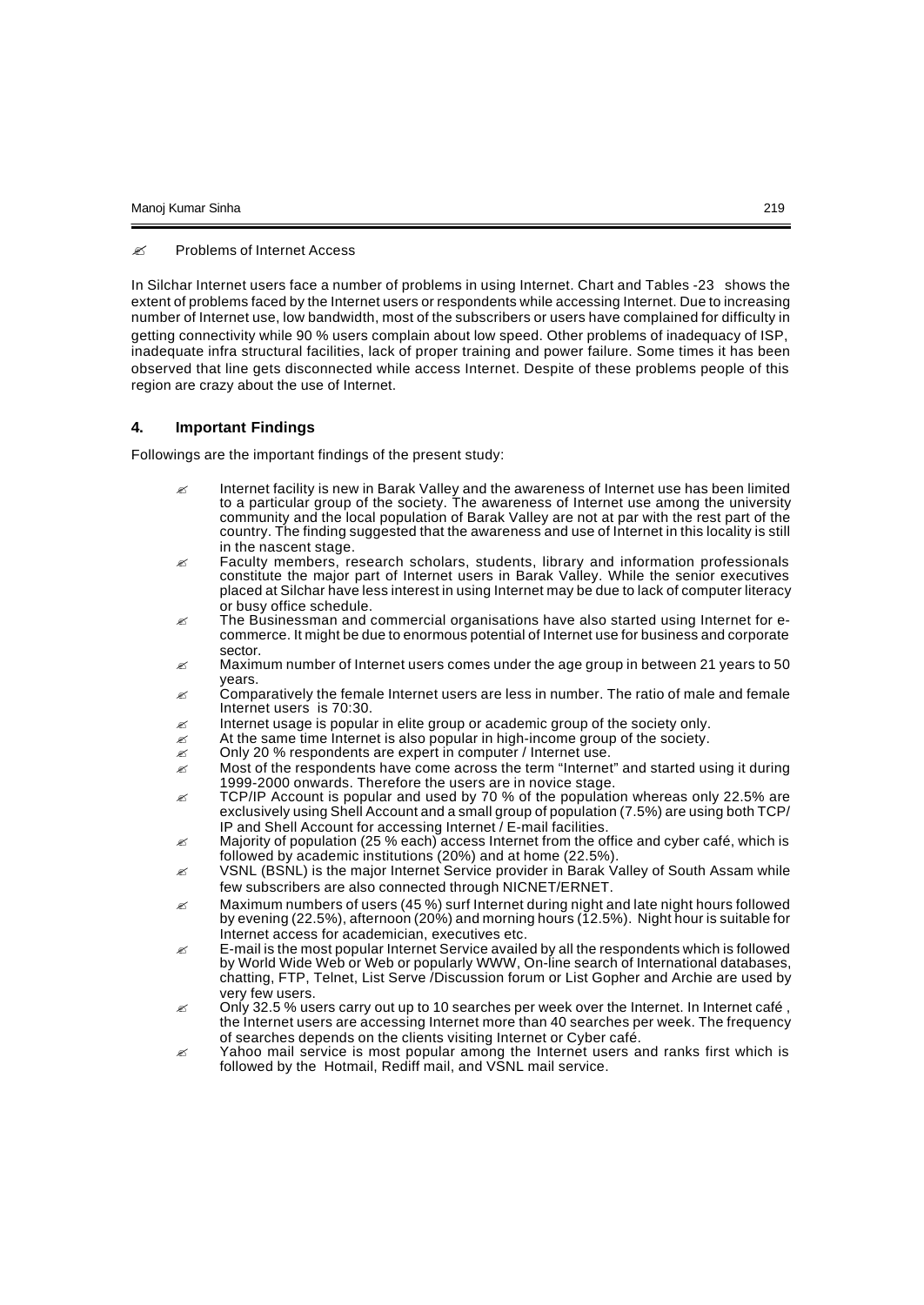- $\mathscr A$  Yahoo, Rediff, Silchar, Satyamonline, google search engines are most popular for Internet searches.
- $\mathscr{L}$  About 40 % users access Internet from Cyber café.
- $\approx$  27.5% respondents have taken time slot for 100 hours which is followed by 20 % for 250 hours and 7.5 % for 1000 hours respectively.
- $\mathscr Z$  Windows 95/98 Operating System is being used by most of the subscribers or users for Internet access, which is followed by MS-DOS. Other software like UNIX and Windows NT are not at all used for Internet access.
- $\approx$  Internet Explorer is used by most of the respondents (82.5%) which is followed by the Netscape Navigator.
- $\approx$  The charges taken by Internet café for Internet access or e-mail service vary from Rs.30/- to 60/- per hours in Silchar.
- $\approx$  Delay in getting connectivity, low speed of data transmission, power failure, inadequacy of the Internet Service Providers are the main problems faced by the subscribers or Internet users.
- $\epsilon$  Lack of experience in using Internet results in lesser use of Internet facilities.
- $\epsilon$  Formal Internet awareness training is necessary for popularising the maximum use of Internet

# **5. Conclusions & Recommendations**

Internet has immense potential for the information society. It has proved to be a boon to the academic as well as business/ corporate sector of the society. It has boosted up the quality of research, academic activity for faculty and students or entire academic community and e-commerce for corporate sector/ business group and enables them to get instant information for their varied purposes.

In order to make more beneficial and effective, awareness programme for maximum use of Internet should be undertaken by the Information Technology Institutions, Libraries and Information Centres of Colleges and Universities. Short Term Training programme should be arranged for spreading the knowledge, tools, services, and products of Internet

Information available on Internet should be organised, classified, and indexed by library and information professionals keeping in view about the requirement of their users. Some times it is difficult to get information on Internet, as all relevant web sites are not available with the users. If you want to have information on particular topic, by searching many hundred or thousands web sites listed. Out of those web sites, which are relevant for our purpose, not known. Therefore Library and Information professionals should take lead role in making web directory of relevant resources available on net.

 $\mathscr{L}$  Need of Formal Training for Internet Use

From the present study it has been observed that only 20 % Internet users are expert in using Internet and 40 % population each are either novice or intermediate in using Internet. As we know that Internet has much potential for providing any type of instant information, the usefulness of Internet can be exploited to a full extent only when Internet users are well aware and trained. In this direction commercial Computer Institutions like CMC, Aptac, NIIT and Academic Institutions like Assam University and Regional Engineering College, Silchar should take initiative for organising formal short-term training programme for awareness of Internet use.

- Need of High Bandwidth for Speedy data transmission;
- $\mathscr{L}$  Lease line for Internet Access in Academic Institutions;
- $\mathscr A$  Proper Infrastructure for Local area Network within the campus for Internet facility for academic purposes;
- $\mathscr{L}$  Ensure Uninterrupted Power supply in Academic Institutions; and
- $\mathscr{L}$  Other Internet Service Providers should come forward to give Internet facility.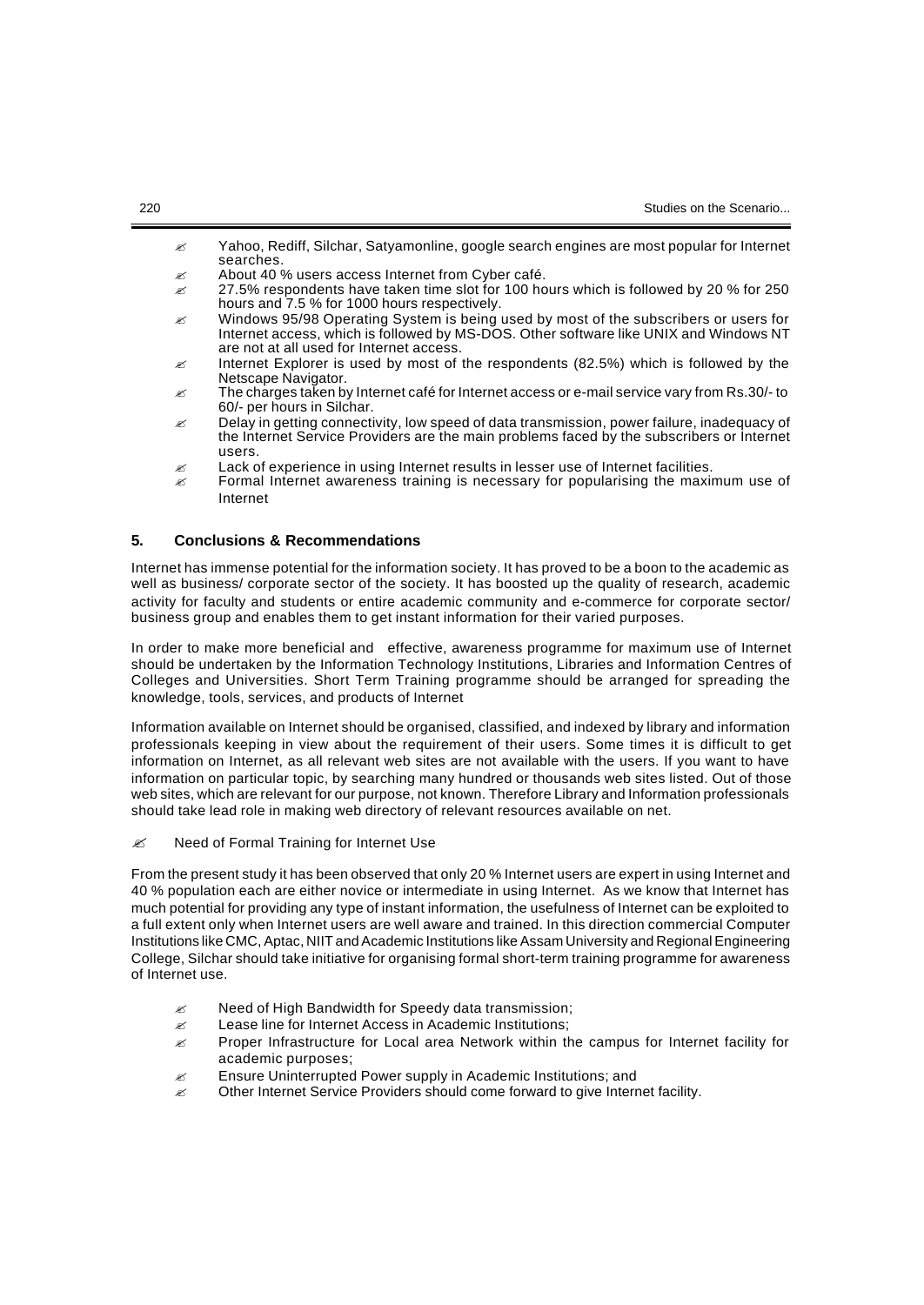### **6. Acknowledgement**

Author is thankful to his supervisor, Dr. S. Sahay, Ex-Director, Department of Library and Information Science, T.M. Bhagalpur University, Bhagalpur for his critical suggestions and encouragement. Special thanks are also due to Mrs. Shivani Sinha without whose support; this work would have not been completed. The contribution and support extended by Sri Jayanta Bhattacharjee, Information Scientist and Sri A.V. Satish, both from Assam University, Silchar during survey work is also thankfully acknowledged.

# **7. References**

- 1. Kaur, Amritpal. Internet facility at Guru Nanak Dev University Library: a users' survey. XIX IASLIC Seminar, Bhopal, 2000; p117-24.
- 2. Rajasekhar, T B. Network based Information Service. (Keynote address to CALLIBER 2000. Chennai, 15 Feb 2000).
- 3. Seetharamana, S. Internet: implications to information resources development and information service generation in libraries and information centres. XIX IASLIC Seminar, Bhopal; 2000; p113-18.

#### **APPENDIX**

#### **Table- 1 : No of Questionnaire Distributed and Returned ( (N=100)**

| <b>Category of Respondents</b> | No. of<br>Questionnaire<br><b>Distributed</b> | No. of<br>Questionnaire<br><b>Returned</b> | Percentage<br>of Returned<br>Questionnaire |
|--------------------------------|-----------------------------------------------|--------------------------------------------|--------------------------------------------|
| <b>Students</b>                | 20                                            | 08                                         | 6.66                                       |
| Research Scholar               | 20                                            | 12                                         | 10.00                                      |
| Professors                     | 20                                            | 12                                         | 10.00                                      |
| Readers                        | 20                                            | 12                                         | 10.00                                      |
| Lecturer                       | 20                                            | 24                                         | 20.00                                      |
| <b>Library Professionals</b>   | 10                                            | 10                                         | 8.33                                       |
| <b>IT Professionals</b>        | 20                                            | 14                                         | 11.66                                      |
| Administrator/Executives       | 10                                            | 06                                         | 5.00                                       |
| Cyber Cafe /Businessmen        | 40                                            | 22                                         | 18.33                                      |
| Total                          | 200                                           | 120                                        | $99.32 - 100.00$                           |

**Tabel No. 2 : Classification of Respondents According to Status and Knowledge of Computer (N=40)**

| <b>Category of Samle</b> | No. Of Sample | <b>Awareness Of</b><br><b>Computer</b> | Percentage |
|--------------------------|---------------|----------------------------------------|------------|
| <b>Students</b>          | 08            | 04                                     | 5.0        |
| <b>Research Scholar</b>  | 12            | 08                                     | 10.0       |
| Professors               | 12            | 04                                     | 5.0        |
| Readers                  | 12            | 08                                     | 10.0       |
| Lecturer                 | 24            | 12                                     | 15.0       |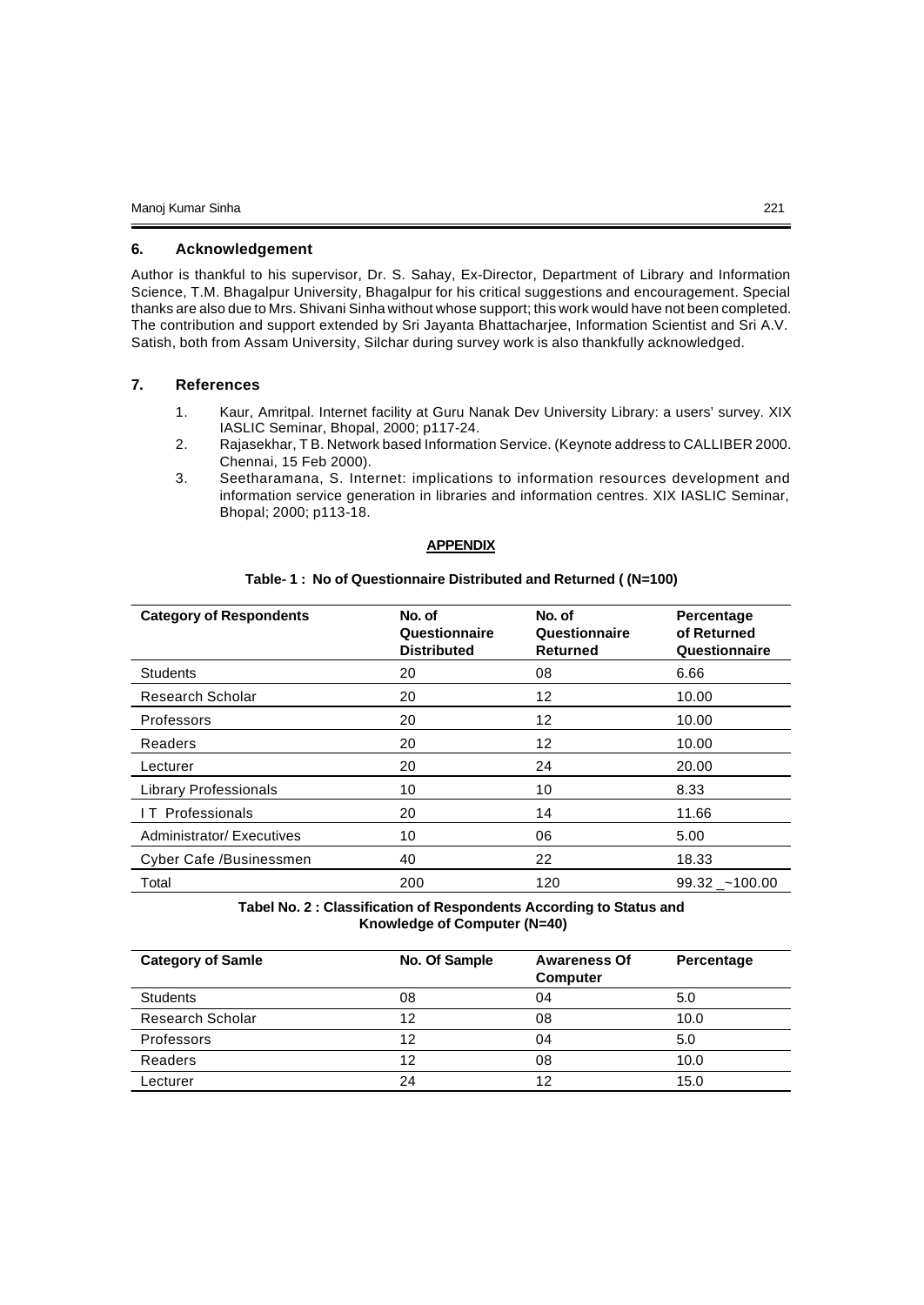| Library Professionals    |     | 08 | 10.0   |
|--------------------------|-----|----|--------|
| <b>IT Professionals</b>  | 14  | 14 | 17.5   |
| Administrator/Executives | 06  | 04 | 5.0    |
| <b>Businessmen</b>       | 12  | 08 | 10.0   |
| Cyber Cafe               | 10  | 10 | 12.5   |
| Total                    | 120 | 80 | 100.00 |

# **Table-3 : Age Group of Respondents (N=80)**

| <b>Age Group</b>      | No. of Respondent | Percentage (%) |
|-----------------------|-------------------|----------------|
| 10-20 Years           | 16                | 20.0           |
| 21-30 Years           | 18                | 22.5           |
| 31-40 Years           | 22                | 27.5           |
| 41-50 Years           | 16                | 20.0           |
| 51-60 Years           | 04                | 5.0            |
| 61-70 Years           | 04                | 5.0            |
| <b>Total Response</b> | 80                | 100.00         |

# **Table-4 : Categories of Sex of Respondatns (N= 80)**

| <b>Sex of Respondents</b> | No. of Respondents | Percentage (%) |
|---------------------------|--------------------|----------------|
| Male                      | 56                 | 70.0           |
| Female                    | 24                 | 30.0           |
| Total                     | 80                 | 100.00         |

# **Table-5 : Educational Background of Respondents (N=80)**

| Qualification          | <b>No. of Respondents</b> | Percentage (%) |
|------------------------|---------------------------|----------------|
| <b>Under Graduate</b>  | 04                        | 5.00           |
| Graduate               | 06                        | 7.50           |
| Post-Graduate          | 20                        | 25.0           |
| Ph. D.                 | 40                        | 50.0           |
| Technical/Professional | 10                        | 12.50          |
| Total                  | 80                        | 100.00         |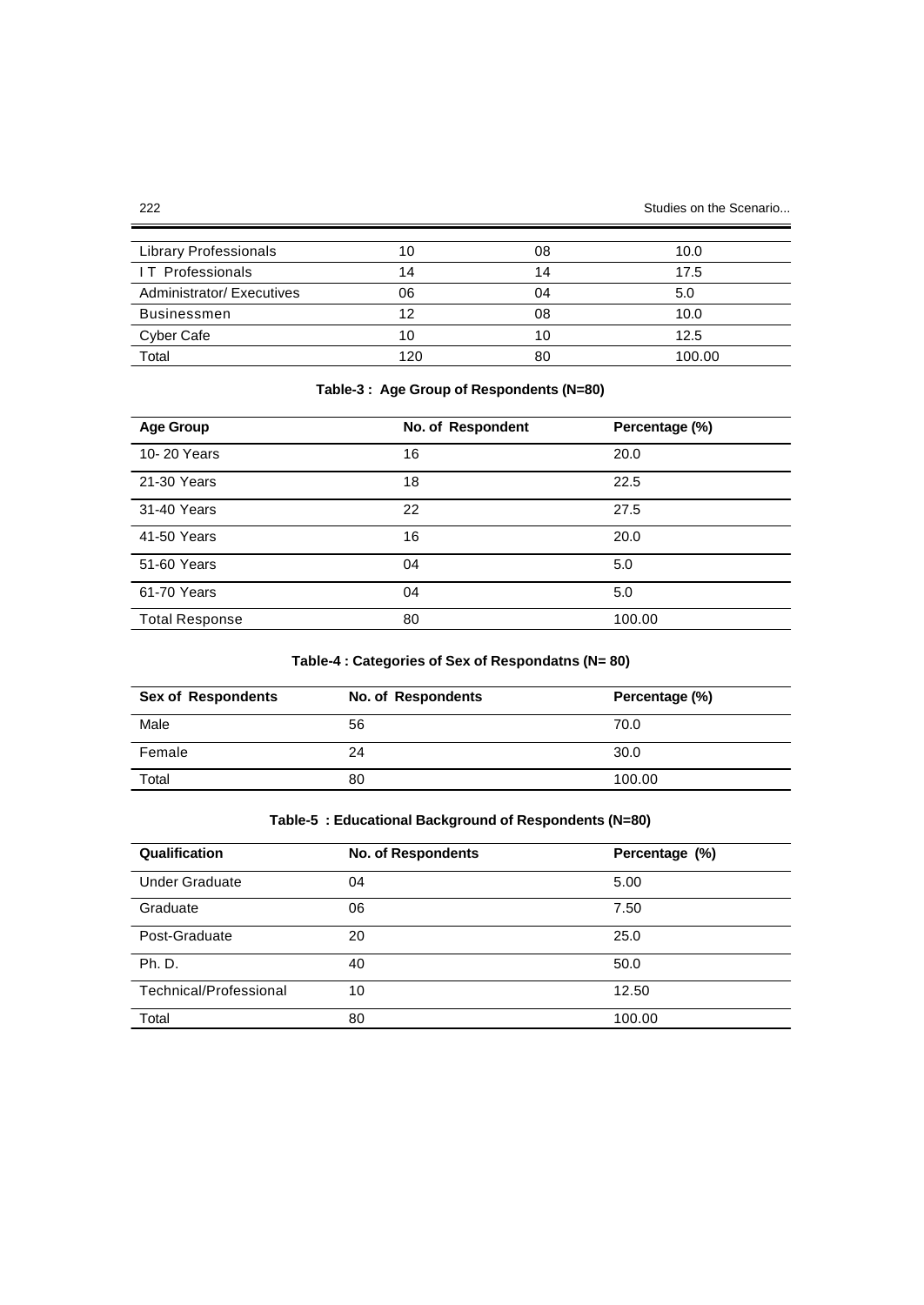# **Table-6 : Occupation of Respondents (N=80)**

| <b>Occupation</b>          | <b>No of Respondents</b> | Percentage (%) |
|----------------------------|--------------------------|----------------|
| Study/Research             | 10                       | 12.5           |
| University / Govt. Service | 56                       | 70.0           |
| <b>Private Service</b>     | 06                       | 7.5            |
| <b>Businessmen</b>         | 08                       | 4.0            |
| Total                      | 80                       | 100            |

# **Table-7 : Income Group of Respondants (N=80)**

| Income Groups (Rs.) | <b>No. of Respondents</b> | Percentage (%) |
|---------------------|---------------------------|----------------|
| <b>Below 5000</b>   | 12                        | 15.0           |
| 5001-10,000         | 14                        | 17.5           |
| 10,001 - 15,000     | 26                        | 32.5           |
| 15,001 - 20,000     | 12                        | 15.0           |
| 20,000 and above    | 16                        | 20.0           |
| Total               | 80                        | 100.0          |

# **Table-8: Computer Literacy (N=80)**

| <b>Computer Literacy</b> | No. of respondents | Percentage (%) |
|--------------------------|--------------------|----------------|
| Novice                   | 28                 | 35.0           |
| Intermediate             | 36                 | 45.0           |
| Expert                   | 16                 | 20.0           |
| Total                    | 80                 | 100.0          |

# **Table-9 : Internet Literacy (N=80)**

| <b>Internet Literacy</b> | <b>No. of Respondents</b> | Percentage (%) |
|--------------------------|---------------------------|----------------|
| Novice                   | 32                        | 40.0           |
| Intermediate             | 32                        | 40.0           |
| Expert                   | 16                        | 20.0           |
| Total                    | 80                        | 100.0          |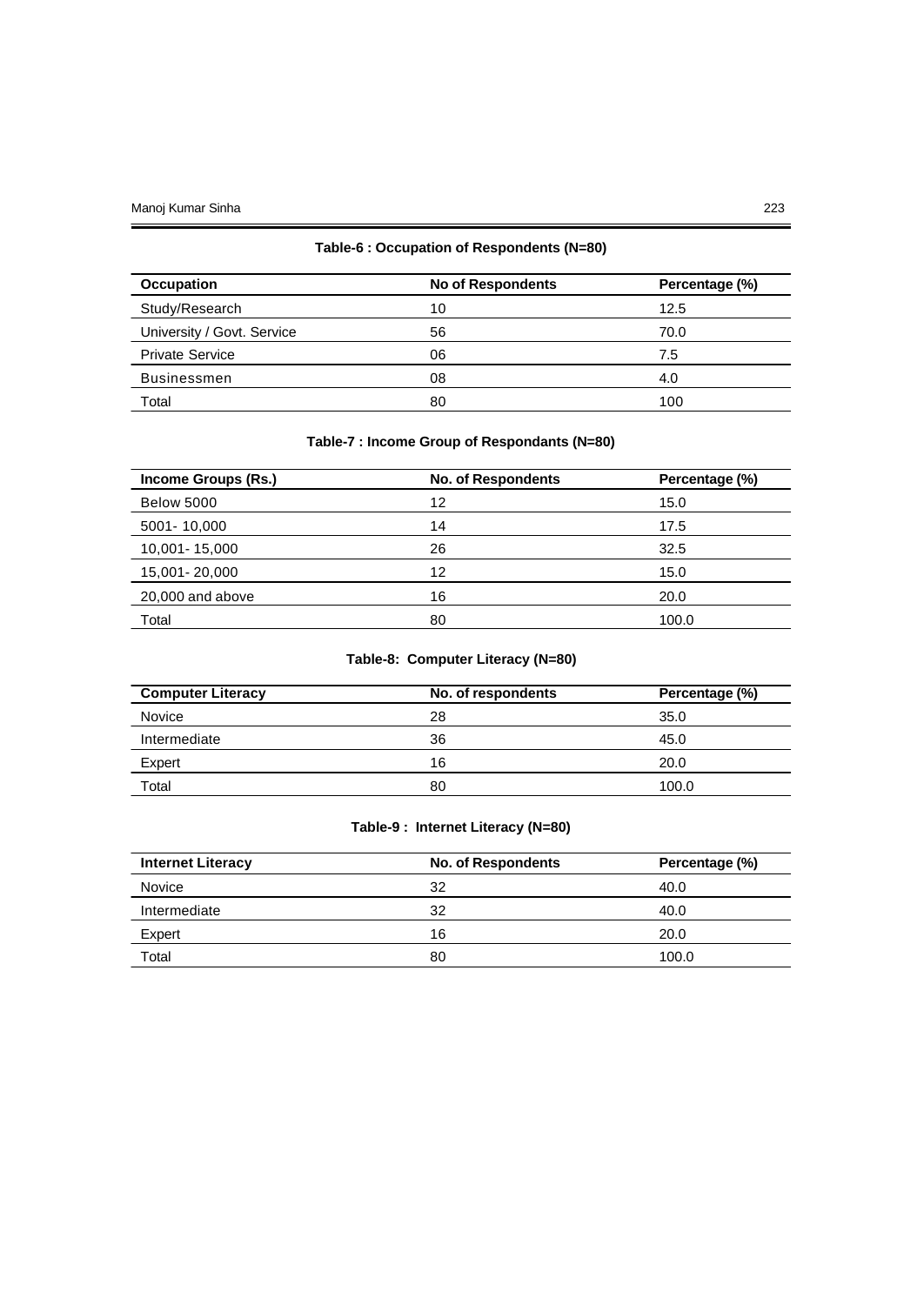| Year              | No. of Respondents | Percentage (%) |
|-------------------|--------------------|----------------|
| 1990-92           | 10                 | 12.5           |
| 1993-95           | 08                 | 10.0           |
| 1996-1998         | 18                 | 22.5           |
| 1999-2000 Onwards | 44                 | 55.0           |
| Total             | 80                 | 100.0          |

# **Table-10 : Knowledge/ Information of Internet Facility (N=80)**

# **Table–11: Accounts Used For Internet Access (N=80)**

| No. of Respondents | Percentage (%) |
|--------------------|----------------|
| 18                 | 22.5           |
| 56                 | 70.0           |
| 06                 | 7.5            |
| 80                 | 100.0          |
|                    |                |

# **Table-12 : Place of Access of Internet (N=80)**

| <b>Place Of Access Of Internet</b> | <b>No. of Respondents</b> | Percentage (%) |
|------------------------------------|---------------------------|----------------|
| Home                               | 09                        | 22.5           |
| Office                             | 10                        | 25.0           |
| Academic Institution               | 08                        | 20.0           |
| Cyber Café                         | 10                        | 25.0           |
| <b>Friends Place</b>               | 03                        | 7.5            |
| Total                              | 40                        | 100.0          |
|                                    |                           |                |

# **Table-13 : Preferred Time of Internet Access (N=80)**

| <b>Time of Internet Access</b> | <b>No. of Respondants</b> | Percentage (%) |
|--------------------------------|---------------------------|----------------|
| Morning                        | 10                        | 12.5           |
| Afternoon                      | 16                        | 20.0           |
| Evening                        | 18                        | 22.5           |
| Night                          | 22                        | 27.5           |
| Late Night                     | 14                        | 17.5           |
| Total                          | 80                        | 100.0          |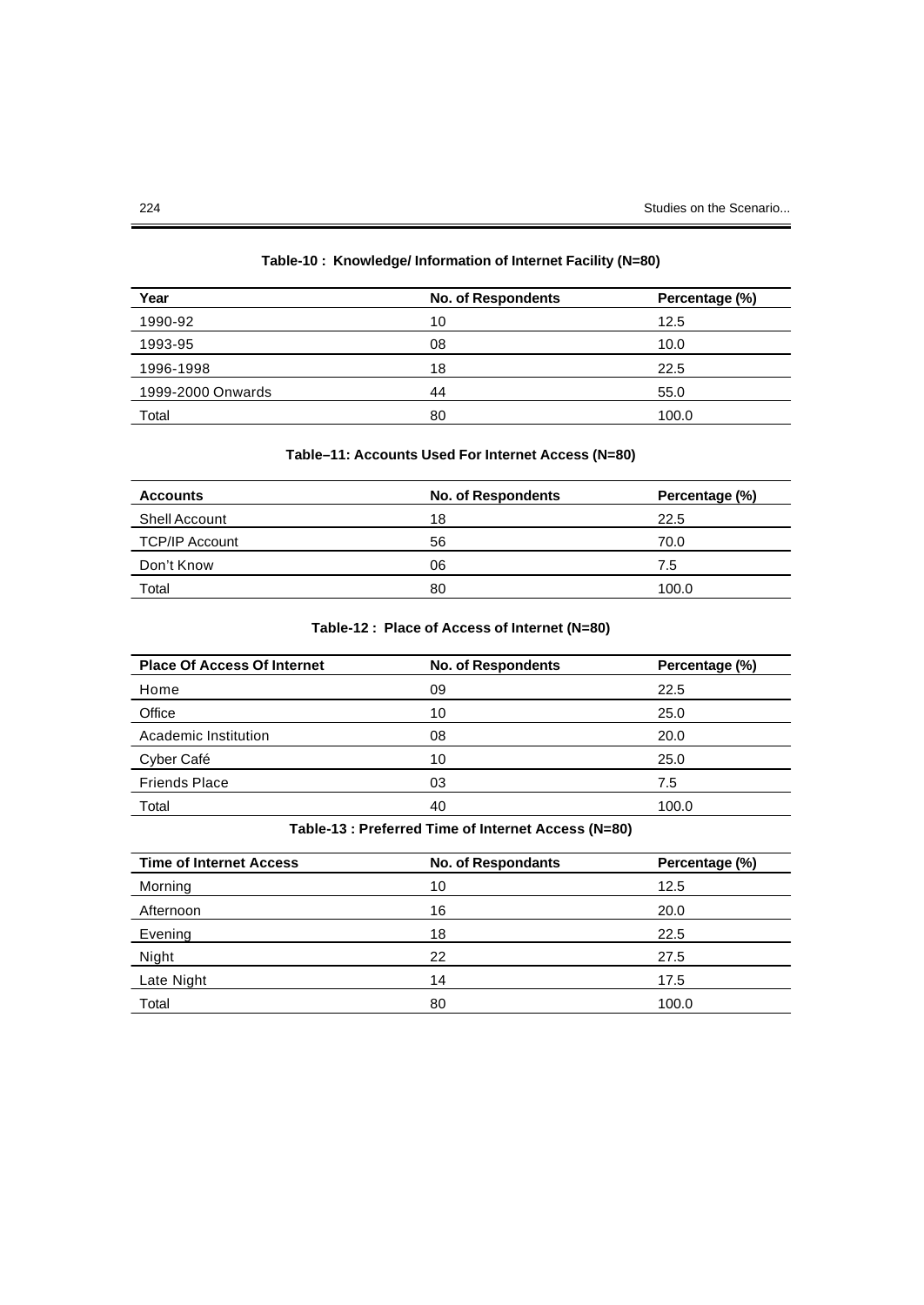# **Table- 14 : Preference Of Mail Service (N=80)**

| <b>Mail Services</b> | <b>No. of Respondents</b> | Percentage (%) |
|----------------------|---------------------------|----------------|
| Hot mail             | 12                        | 15.0           |
| Yahoo                | 36                        | 45.0           |
| Rediff               | 12                        | 15.0           |
| Indiatimes           | 2                         | 2.5            |
| Zeenext              | 2                         | 2.5            |
| Satyam               | 2                         | 5.1            |
| VSNL (BSNL)          | 8                         | 10.0           |
| <b>NICNET</b>        | 4                         | 5.0            |
| <b>TOTAL</b>         | 80                        | 100.0          |

# **Table-15 :Internet Service Provider (ISP) (N=80)**

| <b>Internet Service Provider</b> | <b>No. of Respondents</b> | Percentage (%) |
|----------------------------------|---------------------------|----------------|
| DOT                              |                           | 2.5            |
| <b>NICNET</b>                    | 10                        | 12.5           |
| VSNL (BSNL)                      | 68                        | 85.0           |
| TOTAL                            | 80                        | 100.0          |

# **Table-16 : Time Slot For Internet Connectivity (N=80)**

| <b>Time Slot</b>           | <b>No. of Respondents</b> | Percentage (%) |
|----------------------------|---------------------------|----------------|
| 100 Hours                  | 22                        | 27.5           |
| 250 Hours                  | 04                        | 5.0            |
| 500 Hours                  | 16                        | 20.0           |
| 1000 Hours                 | 06                        | 7.5            |
| NA(Access from Cyber Café) | 32                        | 40.0           |
| Total                      | 80                        | 100.0          |

# **Table–17 : Use of Search Engines For Internet Access (N=80)**

| <b>Search Engines</b> | No. of Respondents | Percentage (%) |
|-----------------------|--------------------|----------------|
| www.yahoo.com         | 34                 | 42.5           |
| www.rediff.com        | 18                 | 22.5           |
| www.indya.com         | 02                 | 2.5            |
| www.msn.com           | 02                 | 2.5            |
| www.altavista.com     | 02                 | 2.5            |
| www.zeenext.com       | 02                 | 10.0           |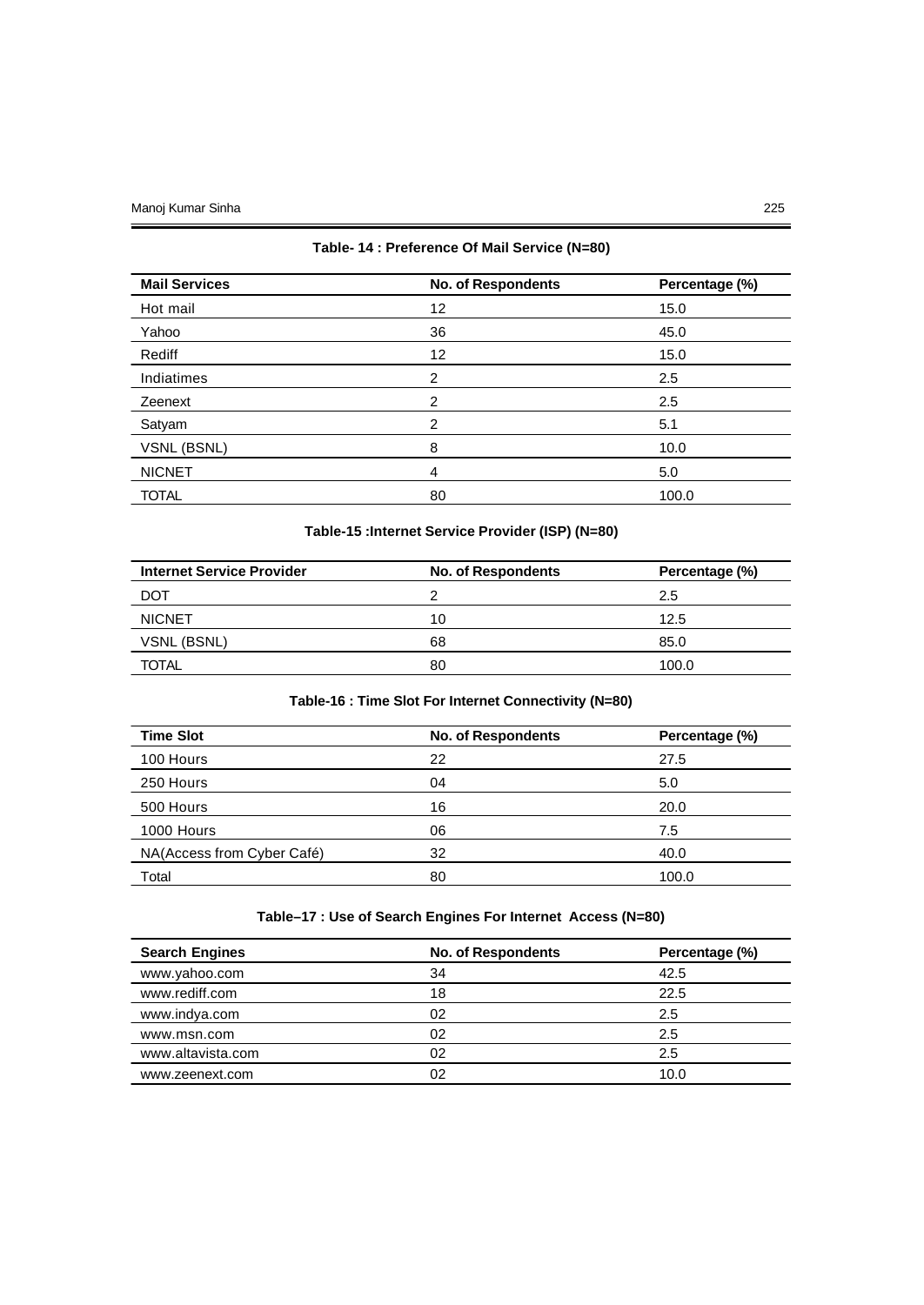| www.silchar.com      | 80  | 12.5  |
|----------------------|-----|-------|
| www.satyamonline.com | 10. | 5.0   |
| www.indiatime.com    | 04  | 5.0   |
| Total                | 80  | 100.0 |

# **Table-18 : Use Of Software For Internet Access (N=80)**

| <b>Software Used</b> | No. of Respondents | Percentage (%) |
|----------------------|--------------------|----------------|
| WINDOWS 95/98/200    | 50                 | 62.5           |
| <b>UNIX</b>          | 0.0                | 0.0            |
| <b>LINUX</b>         | 06                 | 7.5            |
| MS-DOS               | 10                 | 12.5           |
| <b>WINDOWS NT</b>    |                    | 0.0            |
| <b>NO RESPONSE</b>   | 14                 | 17.5           |
| Total                | 80                 | 100.0          |

# **Table – 19 :Use Of Browser For Internet Search (N=80)**

| <b>Browser</b>     | <b>No. of Respondents</b> | Percentage (%) |
|--------------------|---------------------------|----------------|
| Netscape Navigator |                           | 17.5           |
| Internet Explorer  | 33                        | 82.5           |
| Total              | 40                        | 100.0          |

# **Table–20 : Use Of Internet Tools / Services (N=80)**

| <b>Internet Tool/ Services</b> | No. of Respondents | Percentage (%) | Rank |
|--------------------------------|--------------------|----------------|------|
| E-Mail                         | 40                 | 100            |      |
| Chat                           | 30                 | 75.0           |      |
| <b>WWW</b>                     | 38                 | 95.0           | 2    |
| <b>FTP</b>                     | 10                 | 25.0           | 5    |
| On-Line Search                 | 36                 | 90.0           | 3    |
| Gopher                         | 04                 | 10.0           | 8    |
| Telnet                         | 06                 | 15.5           | 6    |
| Archie                         | 03                 | 7.5.0          | 9    |
| List Serve/ Discussion group   | 05                 | 12.5           |      |
|                                |                    |                |      |

# **Table – 21 : Rate Of E- Mail Search Or Internet Access Per Week(N=40)**

| No. Of Search | <b>No. of Respondents</b> | Percentage (%) |
|---------------|---------------------------|----------------|
| $1 - 10$      | 26                        | 32.5           |
| $11 - 20$     | 24                        | 30.0           |
| $21 - 30$     | 16                        | 20.0           |
| 31-40         | 08                        | 10.0           |